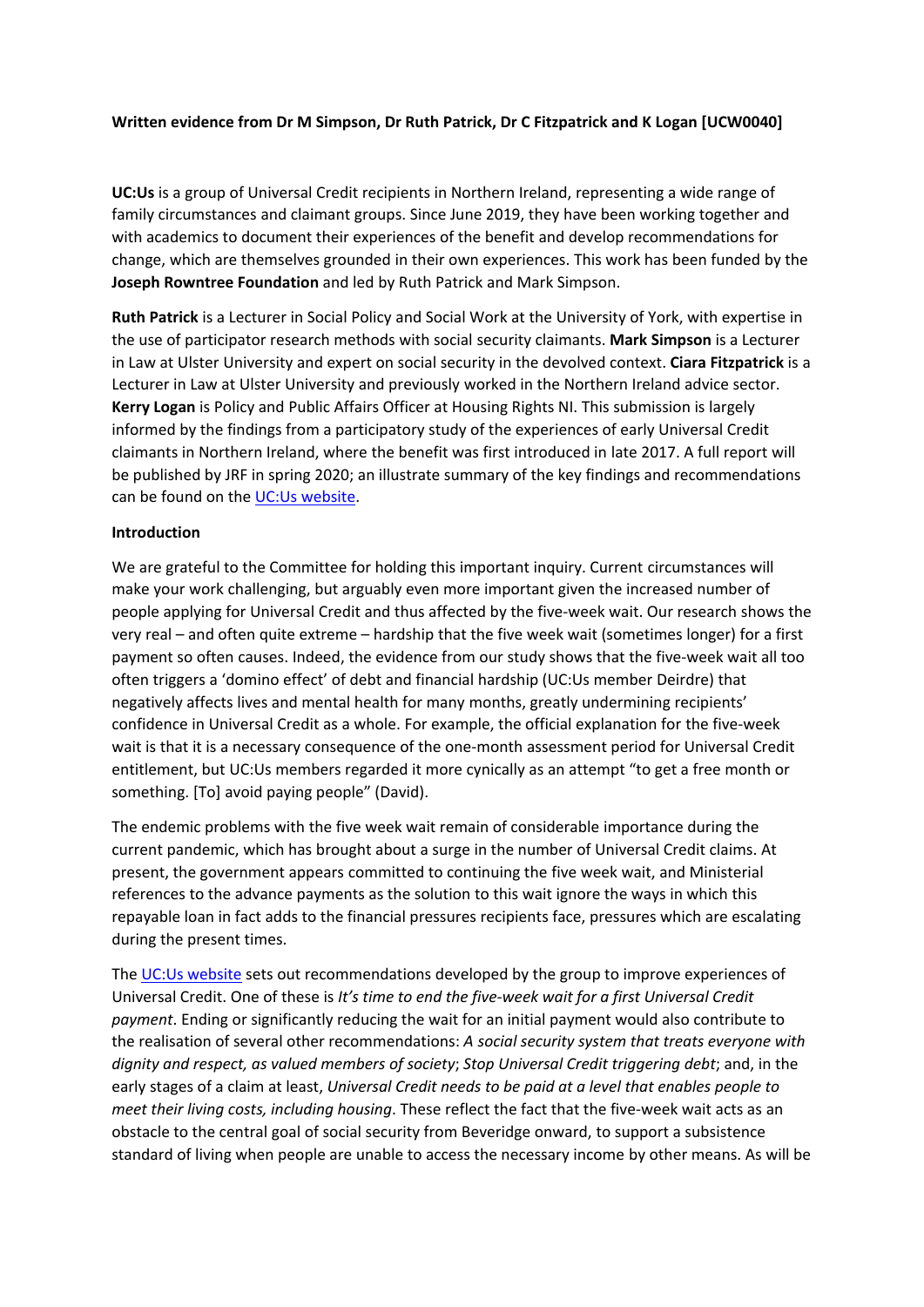explained below, it can also undermine one of the central objectives of Universal Credit itself, helping claimants move from benefits (back) into paid work.

This submission is based on the experiences, observations and recommendations of Universal Credit Claimants themselves. Their expertise has a vital role to play in this and similar inquiries, and to the development of policy to improve social security. To that end, UC:Us members and their academic partners are happy to give oral evidence as needed.

# **To what extent have the mitigations the Government has introduced so far (e.g. Advance payments) helped to reduce the negative impact of the five week wait for UC claimants?**

For many new Universal Credit claimants, the advance payment is the difference between having no money at all and having at least a source of financial income. Most participants in our research took the advance, and most of those who did felt they had no alternative. Those who did not often ended up with other forms of debt, potentially with a higher financial costs (such as an overdraft) or a higher emotional cost (such as borrowing from family members. So the advance clearly helped people survive the initial wait, and was appreciated by some: "It's interest free, £27 a fortnight, that's cheaper than what I would've paid on the credit card" (Benny).

However, the advance cannot in any real sense be described as a 'mitigation' measure as it does not eliminate, shorten or lessen the impact of the five-week wait. As a repayable loan, it simply spreads the impact of the wait over a longer period. Consequently, the vast majority of research participants regarded the advance negatively – as part of the problem, not a solution. The combination of fiveweek wait and advance was the most important factor driving the overall negative impression of Universal Credit that emerges from the findings. That the new benefit improves on the legacy system in some respects could only be appreciated some months down the line after significant progress had been made on repaying advance.

The advance could lock new Universal Credit claimants into debt for months or years to come, sometimes alongside other contributing factors at the point of transition, like overpayment of legacy benefits: "I took an advance of £1,200. And then I received a letter saying that I had an overpayment from tax credits for £1,400. Which I couldn't have, because my tax credits had ended… then they came with anther note in my journal saying that I had claimed ESA and carer's allowance and that I owed them another £1,200 and they were just going to take this off me as well" (Maria)

The advance could act as a barrier to accessing discretionary support if a crisis occurred before it had been repaid: "The thermostat of my fridge is going and I already got it from [charity], so it's not like I could ask them again… So I asked Universal Credit… how do I go about this? And they just, well they said you're paying back a repayment loan. Tough, basically." (Deirdre)

Some recipients felt they had been pushed to accept an advance by Universal Credit, sometimes without receiving adequate explanation that it is a repayable loan, and this was subsequently deeply resented: "they pressure you… the minute that you're on universal credits, pressure you into getting all these type of loans, which means you pay them back, which means you're left with barely any money (Francesca). "Knowing you haven't got any money in and they say you can have £750 in your account the same day. [Within] nine minutes of the work coach verifying my data, advance payment. That's how quick they talk you into taking that" (Chloe).

Negative experiences and reports of the advance payment affected perceptions of Universal Credit and those who run the system, and led a small number of participants to reject the advance, even though this might have left them even worse off financially: "The person who helped me fill out the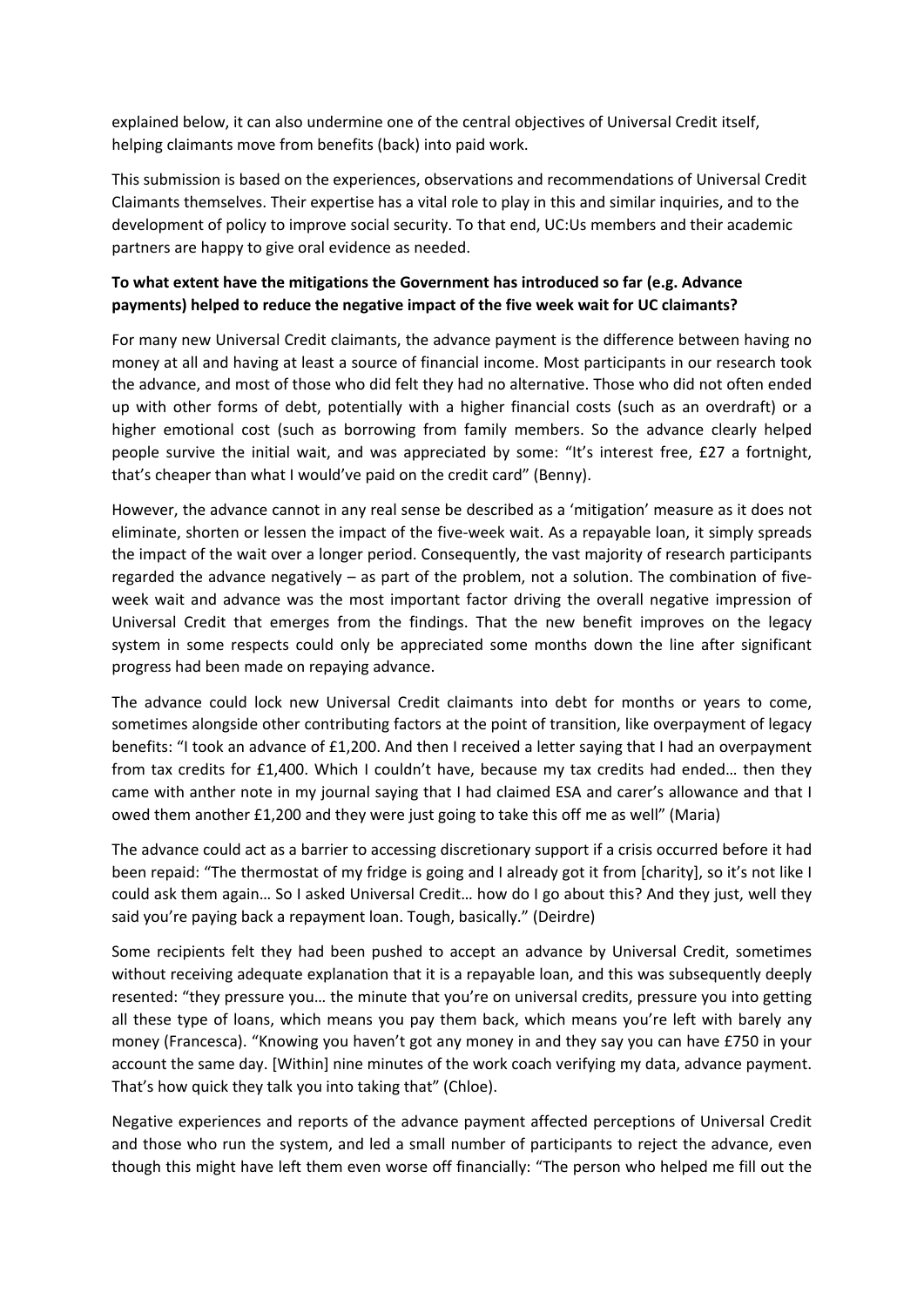assessment, he says honestly, please don't get [an advance payment], it'll be a real struggle if you were to… get a loan off them ones… Then I ended up owing my bank £600. £600 in my overdraft because of universal credit, I had no money to pay for anything" (Ciara).

Ongoing deductions from Universal Credit awards to repay the advance undermined recipients' ability to meet their basic needs for long periods. Benefits in the UK are supposed to be at subsistence level – reflected in fact that, during the period covered by the study, the Universal Credit standard allowance was barely above the [destitution](https://www.jrf.org.uk/report/destitution-uk-2018) [threshold.](https://www.jrf.org.uk/report/destitution-uk-2018) Until the recent increase in standard allowance (which is temporary and will be clawed back from many ongoing claimants in Great Britain due to the [benefit](https://discoversociety.org/2020/04/02/the-social-security-response-to-covid-19-read-the-small-print/) [cap](https://discoversociety.org/2020/04/02/the-social-security-response-to-covid-19-read-the-small-print/)) a deduction of just £15 per month would result in destitution. So we can confidently say that repaying the advance is leaving people destitute, albeit that *without* the advance some would be utterly penniless in the first five weeks. Extending the maximum repayment period for the advance and reducing the maximum deduction (announced in the March 2020 budget) will help with income adequacy on a week-to-week basis, but will also have the effect of prolonging indebtedness, and the associated stress.

It is important to note that – in the current context – DWP have made some steps to reduce levels of debt repayments faced by benefit recipients, but have – thus far – refused to budge on seeking repayments of advance payments at source from universal credit claims. This places additional financial pressures on individuals, and members of UC:Us report that the additional UC payment of £20 a week is only offsetting the rate at which they have to re-pay their advance payment; and so they remain financially insecure.

## **What problems do claimants still experience during the five week wait?**

UC:Us members' experiences illustrate that to talk exclusively about problems 'during the five week wait' is to take far too short term a view. Debt is accumulated and mental health is put under strain during the first five weeks, but both problems will persist throughout the repayment period and beyond. As noted above, debt problems at the start of a Universal Credit claim can be exacerbated by overpayments – we heard reports of examples of legacy benefit payments not stopping when they should and of very old overpayments coming to light at the point of transition. One participant lost her whole first payment to an overpayment, adding a further month to the five-week wait: "Took my whole first payment. Everything, so I got nothing… I was just hysterical, sobbing down the phone" (Joanna).

Going into debt – in some cases for the first time ever – was a major source of stress, whether this resulted from the advance payment, other loans or informal borrowing. The main sources of credit reported in the research (besides the advance) were banks, credit unions and relatives, but there is potential for vulnerable claimants to resort to borrowing from [payday](https://research.thelegaleducationfoundation.org/research-learning/funded-research/executive-summary-destitution-and-paths-to-justice) [or](https://research.thelegaleducationfoundation.org/research-learning/funded-research/executive-summary-destitution-and-paths-to-justice) [doorstep](https://research.thelegaleducationfoundation.org/research-learning/funded-research/executive-summary-destitution-and-paths-to-justice) [lenders,](https://research.thelegaleducationfoundation.org/research-learning/funded-research/executive-summary-destitution-and-paths-to-justice) or [illegal](https://www.consumercouncil.org.uk/sites/default/files/2018-08/Research%20Report%20-Lending%20and%20Debt%20in%20NI.pdf) [lenders](https://www.consumercouncil.org.uk/sites/default/files/2018-08/Research%20Report%20-Lending%20and%20Debt%20in%20NI.pdf) like Northern Ireland's paramilitary groups. The impact of ongoing hardship as debts were repaid could be particularly acute for parents: "I feel like a failure. Feel like my kids would have a better life if I put them into care" (Maria).

When people borrowed from relatives at the start of the claim, there was potential for these family relationships to be placed under strain due to the length of time taken to repay. "You're stuck in a rut and you don't know how to get out of it, because you're constantly borrowing off people and you feel guilty for taking off them and you don't know when you're going to be able to pay them back" (Niamh)

A number of participants' Universal Credit claims were triggered by a change in their housing circumstances, normally a move from their parents' home to their own house. Social lets in Northern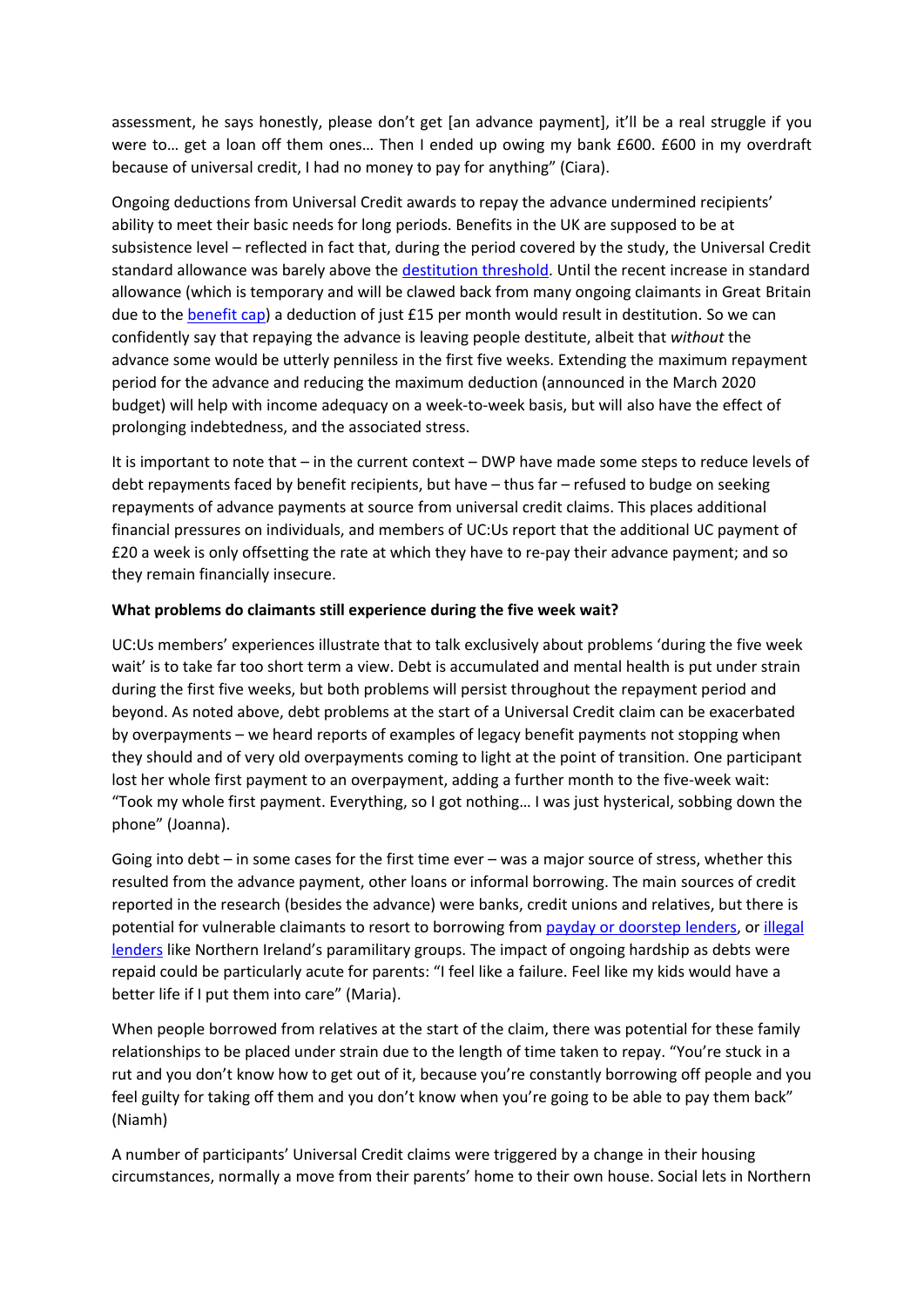Ireland are typically unfurnished and sometimes undecorated, so the five-week wait means that at a time of unusually high costs, new claimants have no income besides the advance. Housing associations may pay a small grant, but this does not go very far, and the [number](https://www.niauditoffice.gov.uk/sites/niao/files/media-files/Welfare%20Reform%20Report%202019.pdf) [of](https://www.niauditoffice.gov.uk/sites/niao/files/media-files/Welfare%20Reform%20Report%202019.pdf) [grants](https://www.niauditoffice.gov.uk/sites/niao/files/media-files/Welfare%20Reform%20Report%202019.pdf) under Northern Ireland's Discretionary Support Grant has been around 60% lower than under the Social Fund due to a tightening of the criteria, including a limit of one award per year (these conditions have been relaxed in the context of Covid-19). More generally, what should have been a significant and happy life event became tainted by association with debt and hardship: "The worst thing I've ever done is getting my own house and it should be one of the best things that's ever happened" (Francesca). "They gave me a wee grant, I think it was like for £300 or something like that, but that only helped for to get… a bed for my wee girl's room and like bedclothes and sheets and stuff… I was going in to cement walls, concrete flooring. You can't put your kids into that" (Ellen).

The resulting mental health problems could be very serious. Two research participants disclosed suicidal ideation, which they attributed to Universal Credit, and one report receiving counselling from a provider that specialises in severe distress: "Worrying about how I'm going to pay the next bill. Sometimes you just feel… like you just can't go on" (Rab).

One of the key objectives of Universal Credit – encouraging transition into paid employment – might be undermined by the five-week wait and the resulting hardship. Previous research by [Patrick](https://policy.bristoluniversitypress.co.uk/for-whose-benefit) and involving [Simpson](https://research.thelegaleducationfoundation.org/research-learning/funded-research/executive-summary-destitution-and-paths-to-justice) [and](https://research.thelegaleducationfoundation.org/research-learning/funded-research/executive-summary-destitution-and-paths-to-justice) [Fitzpatrick](https://research.thelegaleducationfoundation.org/research-learning/funded-research/executive-summary-destitution-and-paths-to-justice) shows that the mental health impact of financial hardship, linked to social security problems, can act as a formidable obstacle to obtaining paid employment. The monthly calculation of entitlement – from which the five-week wait flows – could itself undermine the work incentives that are supposed to be hardwired into Universal Credit. Participants who were paid weekly or fortnightly in jobs with variable hours found that the one-month lag in the 'real-time' calculation of UC entitlement a real problem as the months with increased earned income and lower UC payments do not always align: "I was on a zero hour contract… payments would be up and down, you know, so if I was having a good month, the next [Universal Credit] payment would be way down, but I could be working no hours for that month and I'd be left going what am I meant to do here?" (AC).

Unsurprisingly, one consequence of the five-week wait and lingering deb problems was reliance on food banks and other sources of charitable support. Resulting feelings of shame and inadequacy could add to mental health problems. Contrary to previous [Ministerial](https://www.independent.co.uk/news/uk/politics/demand-for-food-banks-has-nothing-to-do-with-benefits-squeeze-says-work-minister-lord-freud-8684005.html) [claims,](https://www.independent.co.uk/news/uk/politics/demand-for-food-banks-has-nothing-to-do-with-benefits-squeeze-says-work-minister-lord-freud-8684005.html) this was not a case of 'unlimited demand' for a 'free good'. At least one individual in our study was unable to face even using a food bank. Another said she was unable give her children Christmas presents as she could not, or felt she could not, return to the same charity for a third year running, and was worried that she would have to stop using her local food banks for similar reasons: "There was something in town and there was a big placard and it was on [website] and it said the children of universal credit won't see Santa this year, and it just really resonated with me" (Deirdre).

From a housing perspective the five-week wait has caused a significant rise in arrears, which in turn increases the risk of housing stress, eviction and homelessness. These arrears have been well documented in the social rented sector in NI; indeed in 2018/19 average arrears for Northern Ireland Housing Executive tenants on UC were £700.05, compared to an average of £191.82 for those in receipt of Housing Benefit.<sup>1</sup> This rise in arrears also has serious implications for people who are living in the private rented sector, which is increasingly relied upon to house low income households. As most private landlords in NI only own one or two properties they are much less likely to be able and willing to withstand these arrears than social landlords.<sup>2</sup>

<sup>1</sup> Statistic provided by email to Housing Rights from the Northern Ireland Housing Executive Welfare Project Team on 14/05/19.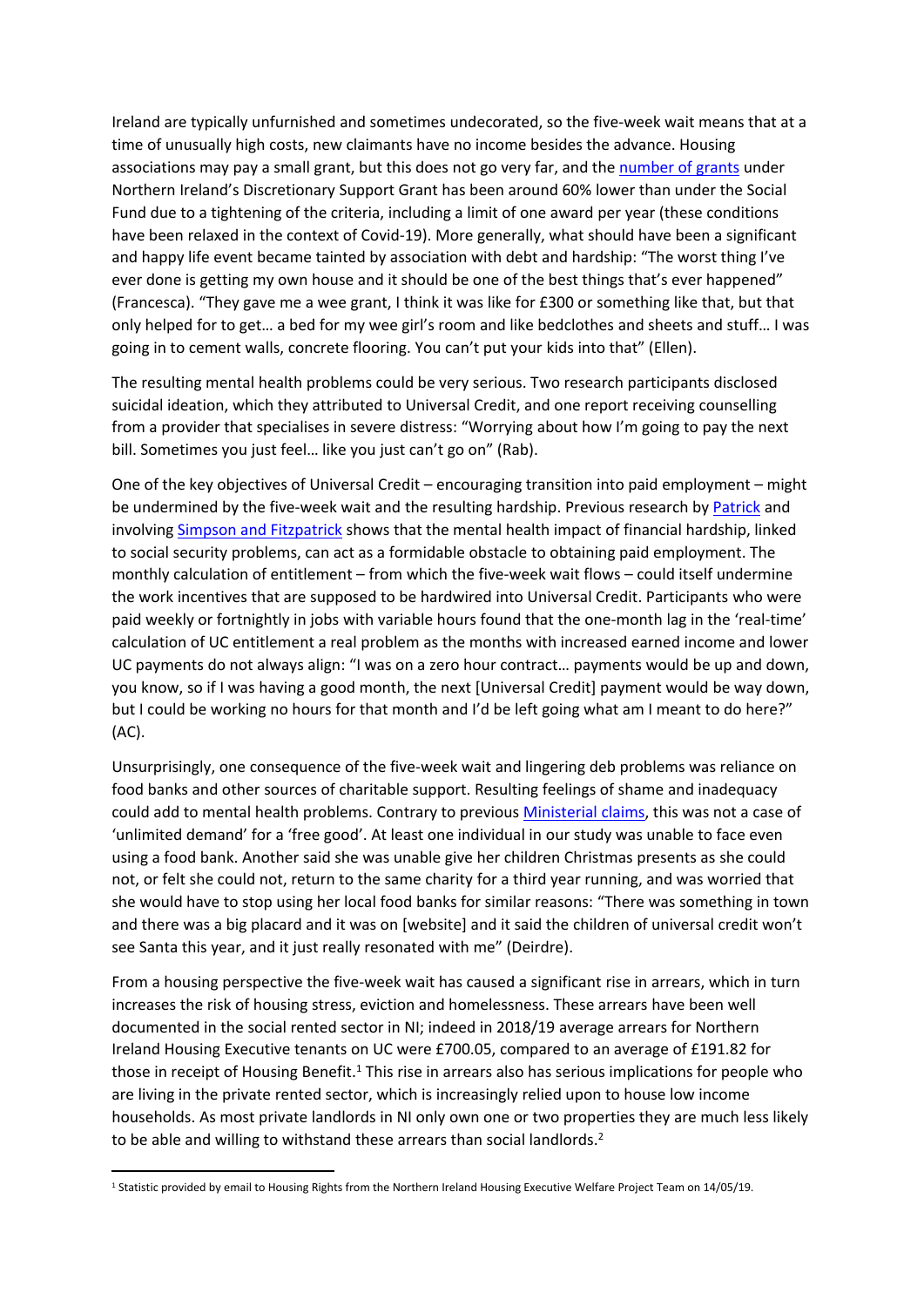#### **What is the best way of offsetting the impact of the five week wait?**

A run-on of all legacy benefits would protect continuing claimants who move to Universal Credit through managed migration from the five-week wait, but there will always be fresh claims from individuals who experience a sudden drop in income and for a period there will also be 'natural' migration of claimants following a change of circumstances that would be likely to increase their award. Many people in these groups will just have experienced a traumatic experience. UC:Us members' pathways to universal credit included loss of employment, the death of a relative (resulting in loss of entitlement to carer's allowance), deterioration of their own health, experience of domestic abuse and confirmation of refugee status. Having to deal with the five-week wait only compounded the impact of these events on wellbeing. The five-week wait needs to be ended or reduced for everyone.

Since the five-week wait is only necessary because of the one-month assessment period, the most obvious way of eliminating it is to reduce the assessment period to two weeks, or even one week. This would have the added, ongoing benefit of reducing the lag between reporting of non-Universal Credit income and calculation of subsequent Universal Credit entitlement, so that increases in benefit income would more closely track reductions in other income. The change could also come hand-in-hand with an increase to payment frequency, something that many UC:Us members considered essential to budgeting on a low income (in Northern Ireland, Universal Credit is calculated on a monthly basis, but payments are made twice-monthly by default). "It's really hard to get your finances in order... I think [being paid twice monthly] does help... you just feel like your money is gone by the second week into your month" (Lauren).

An alternative might be to make non-repayable advance payments available at the point of application. This could be based on an estimate of the household's like Universal Credit award, drawing on household composition, housing circumstances and recent earnings (for example in the month prior to making the UC Claim), not far removed from how the maximum possible advance is currently calculated. This would require fewer changes to IT systems for Universal Credit than a change to the assessment period. However, an advance based on an estimate is a relatively blunt instrument and could create additional problems with overpayments, if (but only if) the decision were made to recover money from people whose advance proved to be greater than what their actual entitlement should have been.

An attempt to reduce the impact of the five-week wait exists in the form of the Universal Credit Contingency Fund, set up in Northern Ireland as part of a range of measures to support claimants as the social security reforms introduced in Great Britain through the Welfare Reform Act 2012 are implemented there. The Contingency Fund is a ring-fenced pot of £7 million pounds to help claimants at risk of significant hardship due to the five week wait through the award of nonrepayable grants. The fund is not without its shortcomings. Until January 2020, a Department for Communities policy position dictated that a claimant had to claim an advance payment before becoming eligible to apply for a Contingency Fund payment. After pressure from the community and voluntary sector, from 1 January 2020, the requirement to accept an Advance Payment was removed, to widen access. Until March 2018, only [115](https://www.niauditoffice.gov.uk/sites/niao/files/media-files/Welfare%20Reform%20Report%202019.pdf) [grants](https://www.niauditoffice.gov.uk/sites/niao/files/media-files/Welfare%20Reform%20Report%202019.pdf) were awarded, totalling £17,000. Law Centre NI and others have expressed the view that there is not sufficient communication from Work Coaches about the availability of the Contingency Fund and that the application process is cumbersome.<sup>3</sup> Many UC:Us members were unaware of the Contingency Fund – but said they would

<sup>2</sup> According to the Department for Communities' Landlord Registration Scheme, 84% of private landlords in Northern Ireland own 1 or 2 properties.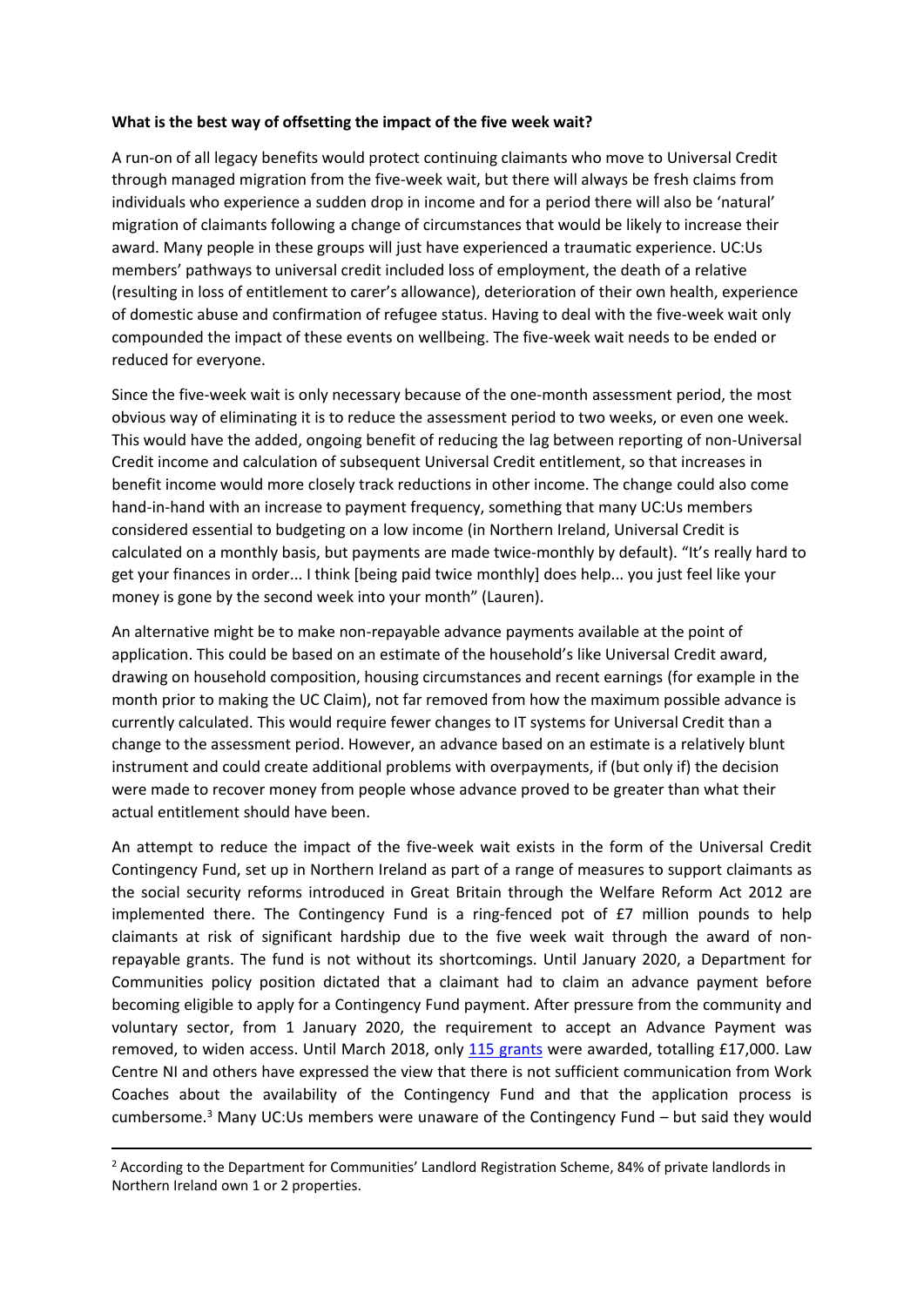have much preferred to have started their UC claim without debt. A small number had been among its beneficiaries, but both groups felt more needed to be done to increase awareness and take-up. It should be noted that the Contingency Fund represents an attempt at devolved level to soften the impact of a policy inherited from Westminster, when budgetary and IT resources act as obstacles to removing the five-week wait outright. It is possible to do better at UK level, but the fund could act as a model if discretionary support targeted at the neediest cases were preferred to across-the-board change, or could even be offered in addition to a shortened, two-week assessment period.

# **Is it possible to estimate how much this would cost the Department?**

The Department for Work and Pensions and Department for Communities are best placed to calculate the likely costs. Clearly, reducing the five-week wait would carry a cost in terms of slightly increased expenditure on Universal Credit payments and changes to IT systems. Any additional costs would be offset by the elimination of costs associated with the administration of advances and their repayment and reduction of the monetary and social costs that flow from the poverty and mental health problems the five-week wait exacerbates (see above).

## **Is it possible to estimate any costs or savings to third parties (for example, support organisations)?**

It is difficult to be certain, but reduced demand on food banks and organisations with authority to make referrals could be anticipated. There might also be lower demand for budgeting advice, mental health services and local government services like discretionary housing payments and discretionary welfare.

## **Are different mitigating options needed for different groups of claimants?**

Universal Credit is supposed to simplify the working age social security system. The simplest – and arguably most equitable – option is not to create bespoke mitigation measures for different groups, but to abolish the five-week wait outright.

# **Are there barriers or potential unintended consequences to removing the five week wait—either for claimants or the Department? How can they be overcome?**

The rule change that allowed Universal Credit claimants in Northern Ireland to apply to the Contingency Fund without first accepting an advance created some annoyance among UC:Us members who had been required to take an advance first, but this did not prevent them viewing the change as a positive step. It is likely that some similar ill-feeling would be felt by those who had suffered the five-week wait if its removal were announced, but this is no reason not to improve things for future claimants. There would clearly be some logistical and IT issues to overcome if the waiting period and/or assessment period were to be shortened, but a [former](https://www.iainduncansmith.org.uk/content/sir-iain-duncan-smith-calls-government-make-use-flexibility-universal-credit-help-those-work) [Secretary](https://www.iainduncansmith.org.uk/content/sir-iain-duncan-smith-calls-government-make-use-flexibility-universal-credit-help-those-work) [of](https://www.iainduncansmith.org.uk/content/sir-iain-duncan-smith-calls-government-make-use-flexibility-universal-credit-help-those-work) [State](https://www.iainduncansmith.org.uk/content/sir-iain-duncan-smith-calls-government-make-use-flexibility-universal-credit-help-those-work) has argued that the waiting period would be relatively easy to adjust.

# **Closing comments**

The five-week wait is by no means the only problem with Universal Credit – some of the others will be touched upon in our submission to the parallel inquiry into the social security response to Coronavirus. However, for many UC:Us members the five-week wait and the problems that flow directly from it were arguably the most serious problem with the benefit. As we have noted, the

<sup>&</sup>lt;sup>3</sup> Law Centre NI representation to Department for Communities, UC Operational Forum: a quarterly forum which provides frontline advice agencies with the opportunity to provide verbal feedback on the operation of UC as it continues to roll out across Northern Ireland. Law Centre NI also wrote to the Permanent Secretary about the restrictions associated with the Contingency Fund in 2018.